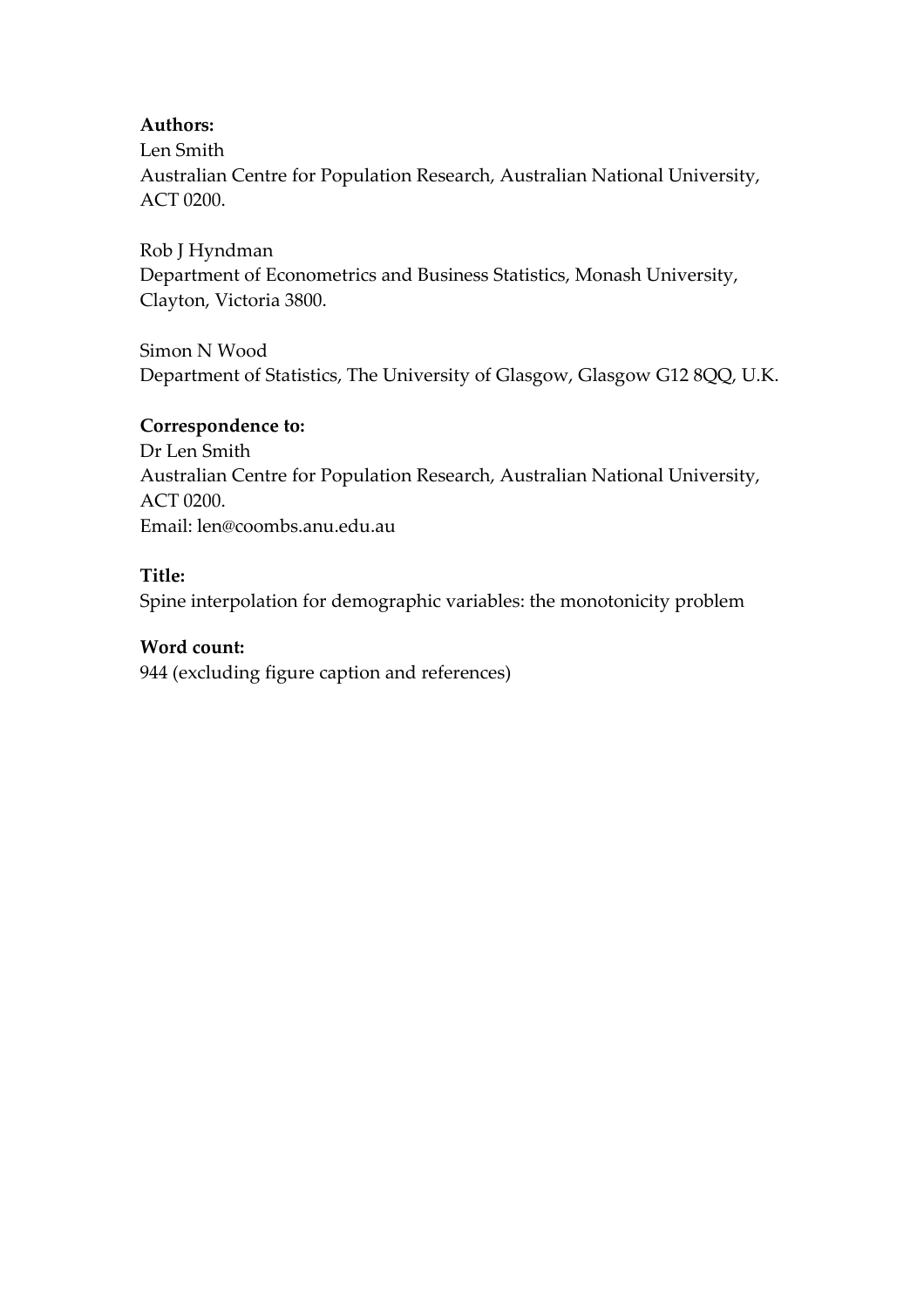# Spine interpolation for demographic variables: the monotonicity problem

**Abstract:** In demography, it is often necessary to obtain a monotonic interpolation of data. A solution to this problem is available using the Hyman filter for cubic splines. However, this does not seem to be well-known amongst demographers, and no implementation of the procedure is readily available. We remedy these problems by outlining the relevant ideas here, and providing a function for the R language.

#### **Keywords:** ??

In 1977, McNeil *et al.* published a paper in *Demography* outlining the use of cubic splines for interpolating demographic variables. Splines are polynomials of specified degree (usually cubics) which are fitted to each of the intervals in the data, and forced to be smooth and continuous at the joining points or *knots*. The term spline comes originally from the name of a flexible laminated wooden draughtsman's rule, used for example by railway engineers to design smooth curves in railway tracks.

A typical application of spline interpolation in demography is the estimation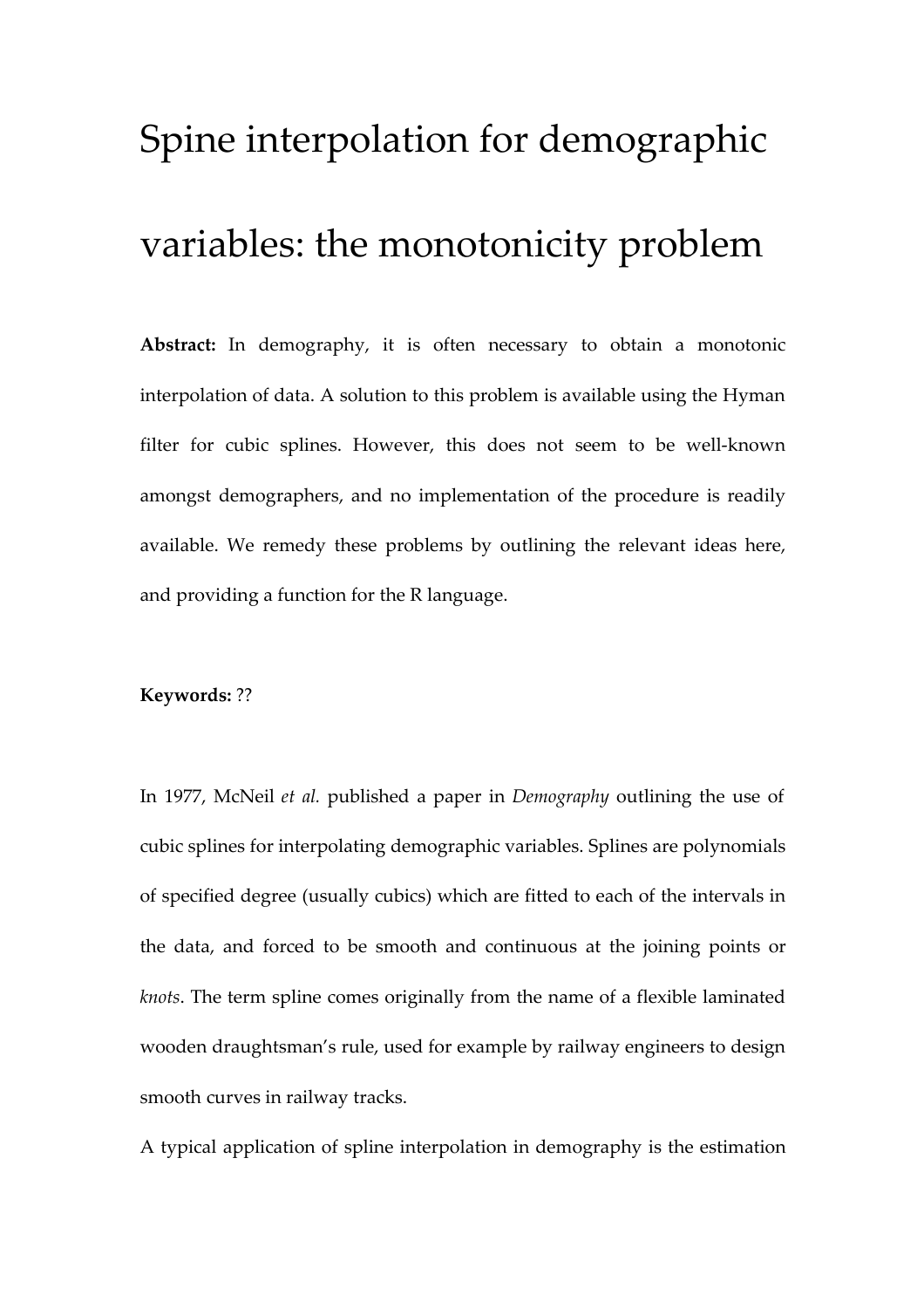of a single year age distribution from 5-year or other regularly or irregularly grouped data. In these applications the only exact values of the variable known are at the boundaries of the age groups, and for this reason it is necessary to interpolate the cumulative or integrated function and obtain the individual age groups by differencing.

Suppose we observe data at points  $(x_i, y_i)$  for  $i = 1,...,n$ . For example,  $x_i$  may represent ages in 5-year intervals and  $y_i$  may represent cumulative deaths for ages up to and including  $x_i$ . Then a cubic spline is a curve  $f(x)$  interpolating all points and consisting of cubic polynomials between each consecutive pair of 'knots'  $x_i$  and  $x_{i+1}$ . The parameters of the cubic polynomials are constrained so that  $f(x)$  is continuous and has continuous derivatives  $f'(x)$ and  $f''(x)$ , thus causing it to be smooth. To define the curve uniquely, it is necessary to specify two additional constraints. Usually, this is done by specifying the form of the function at the two extremes,  $x_1$  and  $x_n$ . For example, a "natural" spline is obtained by requiring  $f''(x_1) = f''(x_n) = 0$ , thus making the curve linear at the extremes.

Wilmoth (2002) noted in a recent technical paper which uses splines to interpolate deaths, that problems can arise in sections of the curve where the slope changes rapidly, such as where the mortality curve flattens out in the second year of life. A spline fitted to the cumulative distribution of deaths will often not be monotonic at this point, so the differences (the single year of age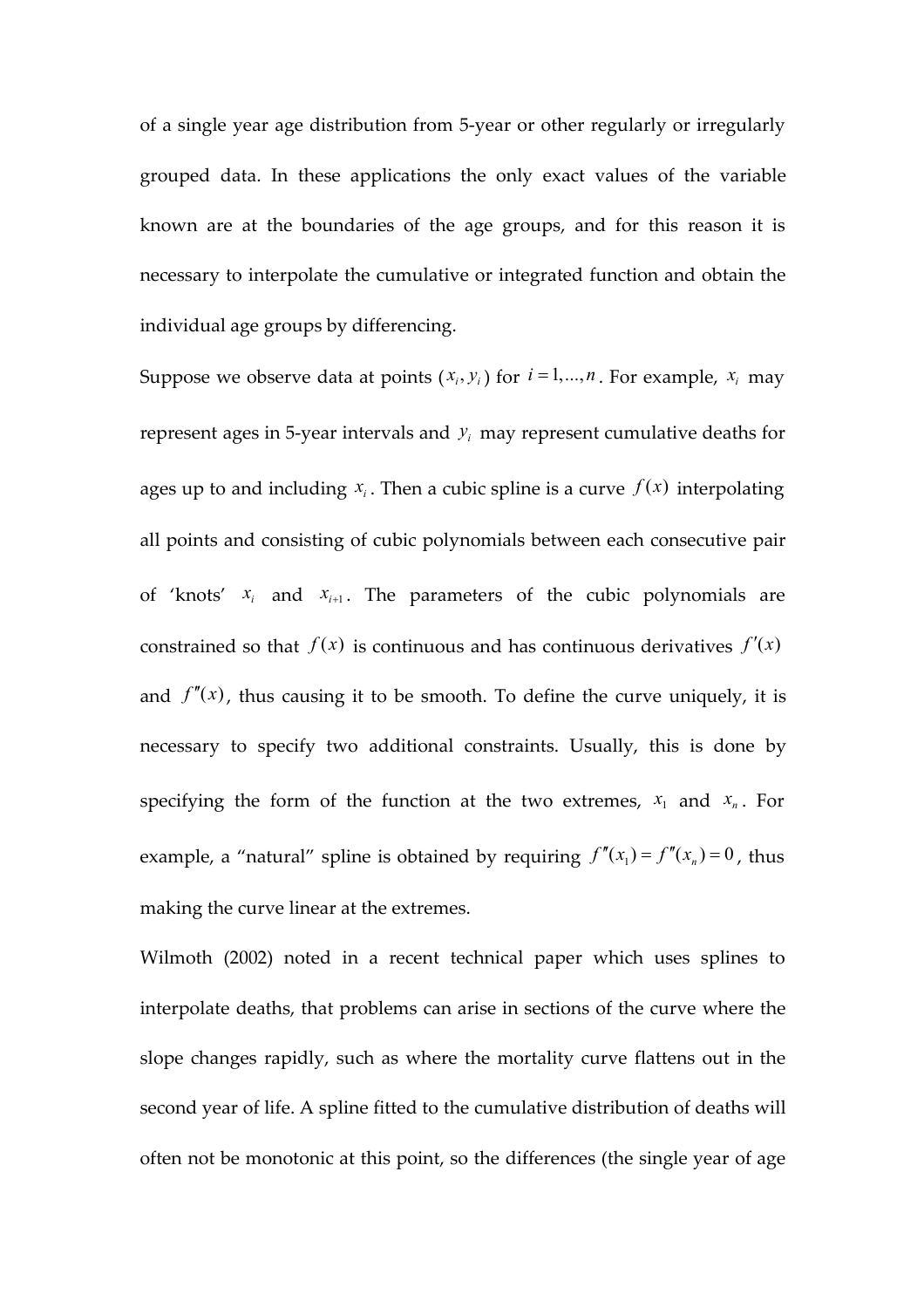estimates) will be negative, clearly an impossible result.

Wilmoth chose the two additional constraints in order to reduce the likelihood of non-monotonicity. Specifically, he imposes a constraint on the slope of the function at age 1 to equal half the increment between 1 and 5. He bases this on an observation that about half the deaths between 1 and 5 occur during the second years of life. At upper ages he constrains the slope to be zero. However, these constraints do not guarantee monotonicity and Wilmoth (2002:53) concludes that there seems to be no reliable solution at older ages: the spline function often starts to decline with the open age group.

In fact, methods for ensuring monotonicity of an interpolating spline already exist. One solution developed has involved the use of the 'Hyman filter' (Hyman 1983, Dougherty Edelman & Hyman 1989) which ensures that the interpolating spline remains monotonic by imposing alternative constraints on the derivatives of the piecewise cubics at the expense of possibly sacrificing some smoothness. Specifically, the second derivative of the curve will no longer be continuous at those knots at which the filter has changed first derivatives. If the interpolating spline is already monotonic, the Hyman filter leaves it unchanged.

Although smooth monotonic interpolation is implemented in some statistical code libraries (e.g., in the NAG library), it is not available in the main statistics packages, and it is not available as a standard option in R. We believe that R is the language of choice for modern applied statistics including statistical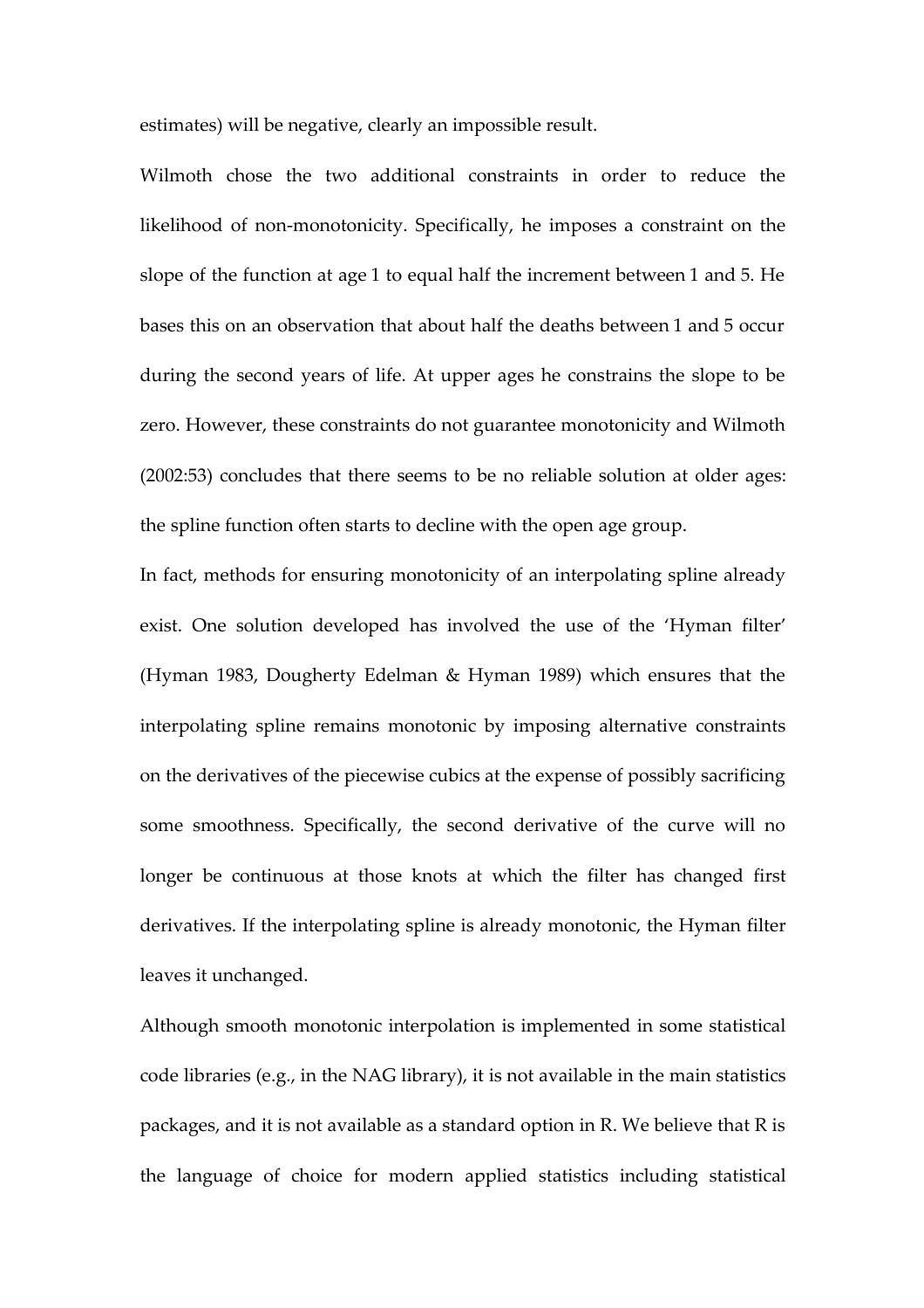demography (Dalgaard, 2002; Maindonald and Braun, 2003). R is an opensource programming environment for data analysis and graphics. In only a decade it has become a de-facto standard for statistical analysis, and provides cutting-edge statistical methods at no cost and for a number of platforms. We provide an implementation of the Hyman filter in R code on the website

http//www-personal.buseco.monash.edu.au/~hyndman/Rlibrary/ The application of the method is illustrated in the following section with an Australian data set.

## **Application**

As part of a project to extend the Australian Demographic Databank (Brown and Hall 1978, Krishnamoorthy and Derrick 1983) back to 1901, it was necessary to obtain single year age distributions of deaths and populations from published data which used grouped ages. In the process of producing single year death rates from the published grouped data we faced problems similar to those described by Wilmoth. For both deaths and populations, we needed to bring a variety of irregularly grouped data to single age format.

Figure 1 shows the cumulative deaths of Australian females in 1901 with an unconstrained spline interpolation shown as a dotted line. The available data (shown as circles) were for age groups 0, 1-4, 5-19, 20-39, 40-59, 60-64 and 65 and over. We have arbitrarily set the upper age limit to 100 in computing spline interpolation. Some interpolated single year differences between ages 2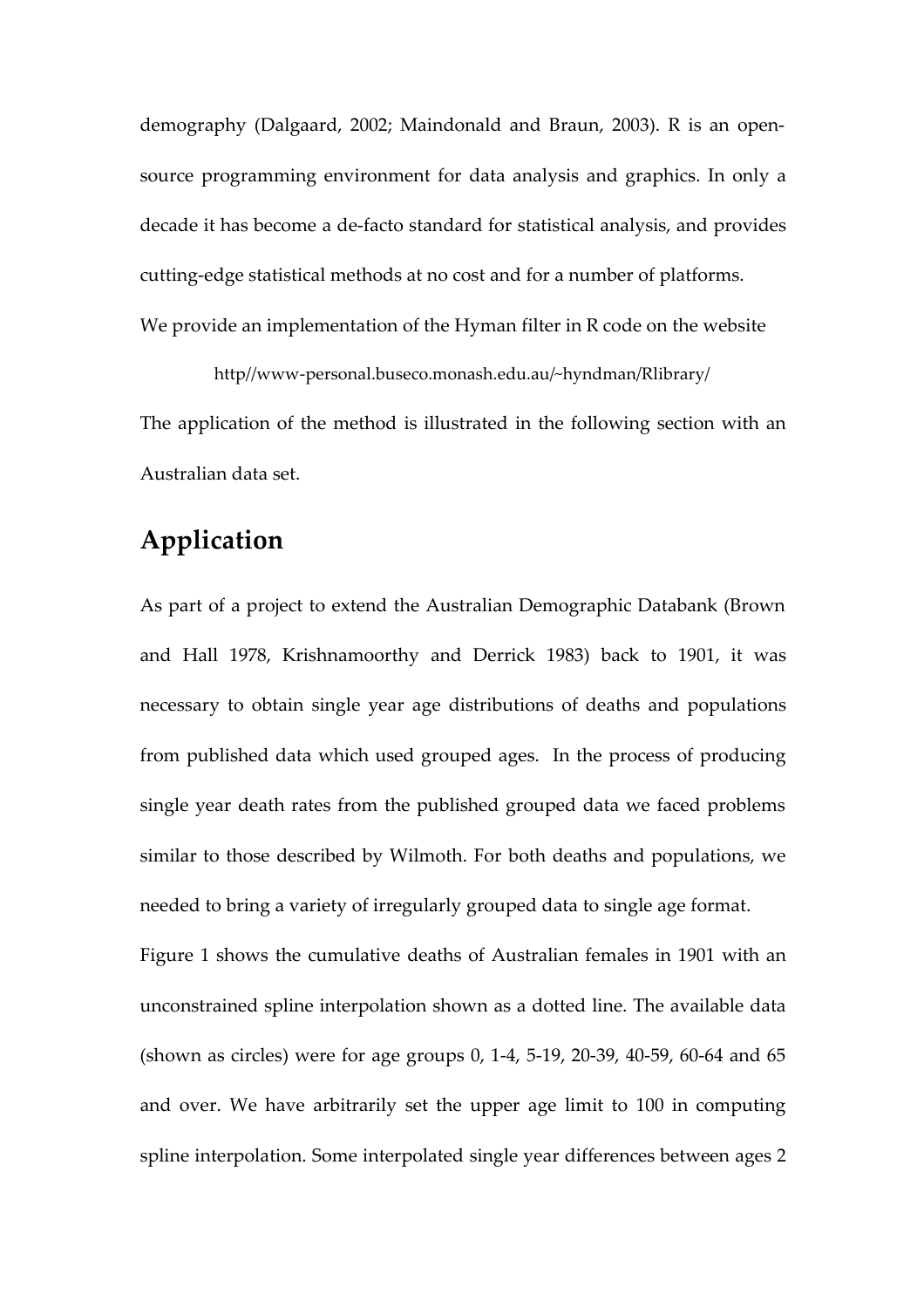and 20 will clearly be negative because of the negative slope in the spline function. In contrast, the monotonic spline function (shown as a solid line) produces single year differences which, of necessity, are all positive. Similar interpolation was required for data in other years.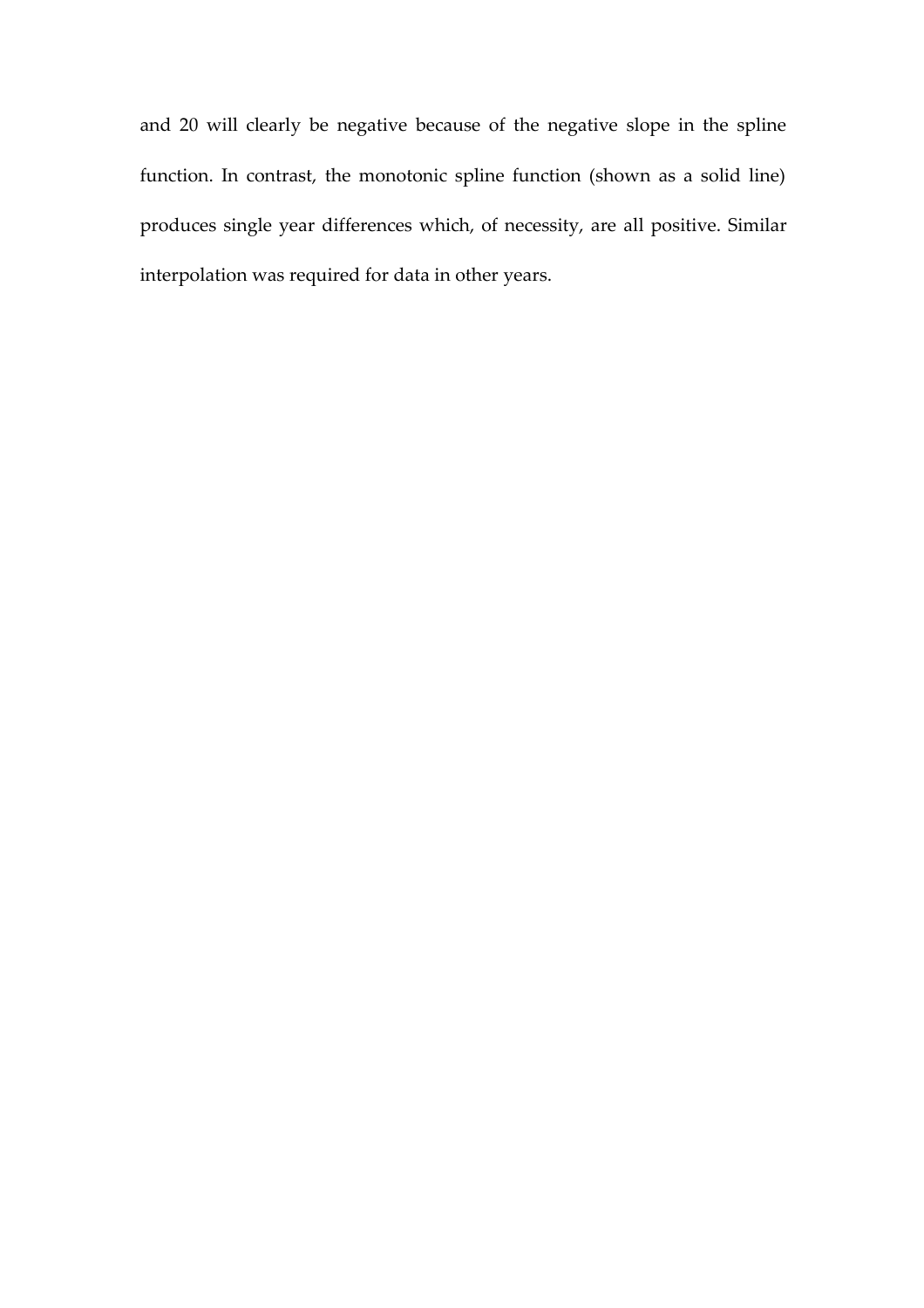

**Figure 1.** *Cumulative total female deaths in Australia, 1901. The unconstrained spline interpolation is shown as a dotted line. The monotonic spline interpolation is shown as a solid line. For most ages, the curves coincide.*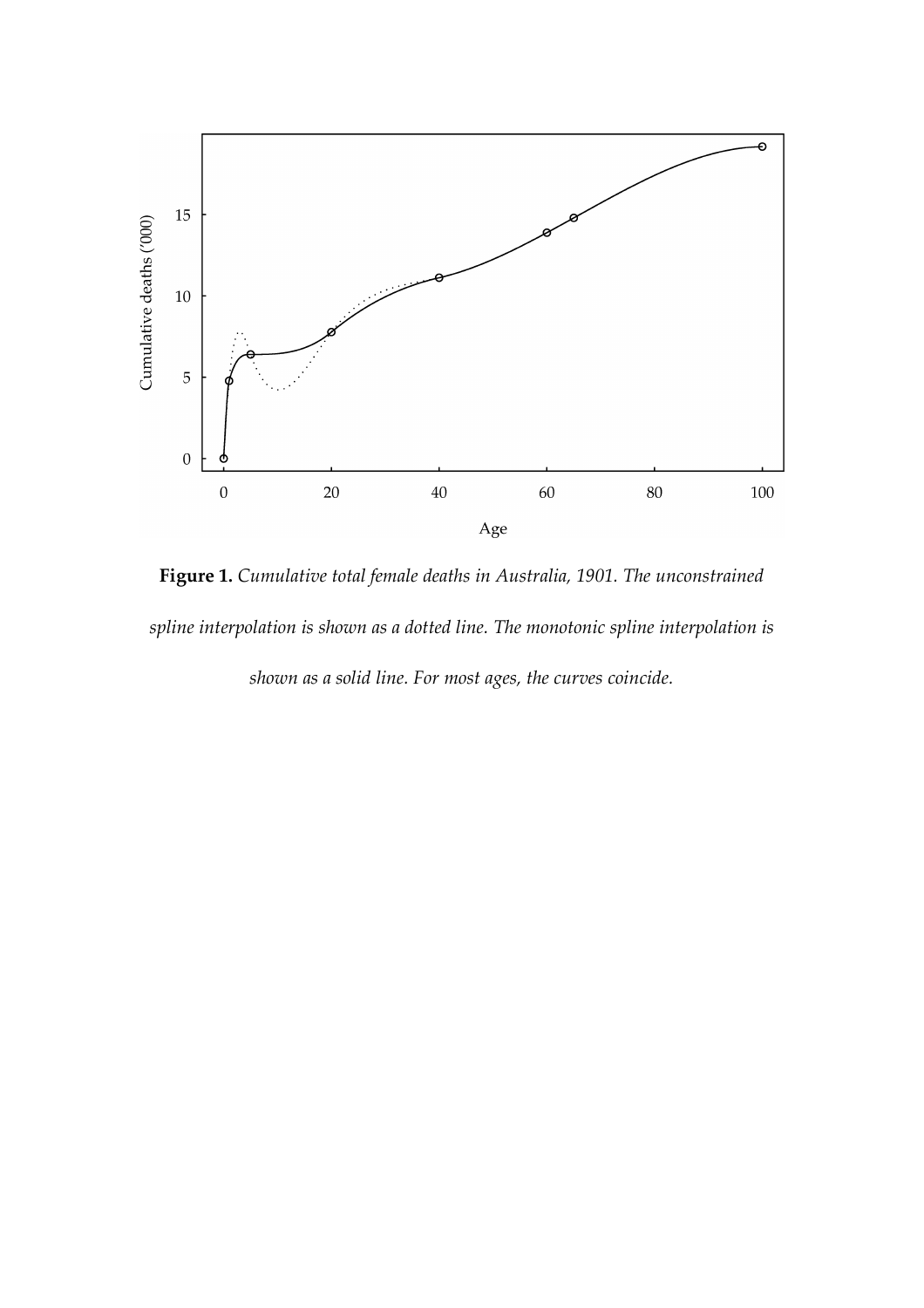### **References**

Brown, H.P. and A.R. Hall. 1978. *Australian Demographic Databank, Volume I: Recorded Vital Statistics 1921-1976. Volume II: Population Estimates and demographic Rates 1921-1976*. Department of Economics, Research School of Social Sciences, Australian National University

Dalgaard, P. 2002.*Introductory statistics with R*, Springer.

Dougherty, R.L., A. Edelman, and J.M. Hyman. 1989. Nonnegativity-, monotonicity-, or convexity-preserving cubic and quintic Hermite interpolation. *Mathematics of Computation* 52:471–494.

Hyman, J.M. 1983. Accurate monotonicity preserving cubic interpolation, *SIAM Journal on Scientific Computing* 4(4):645–654.

Krishnamoorthy, S., and B. Derrick. 1983. *Australian Demographic Databank, Volume III: Recorded Vital Statistics, Population Estimates and Demographic Rates 1976-1981*. Department of Demography, Research School of Social Sciences, Australian National University.

Maindonald, J., and J. Braun. 2003. *Data analysis and graphics using R: an example-based approach*. Cambridge: Cambridge University Press.

McNeil, D.R., T.J. Trussell, and J.C. Turner. 1977. Spline interpolation of demographic data, *Demography*, 14(2):245–252.

Wilmoth, J.R. 2002. *Methods protocol for the human mortality database*, revised 1 October 2002. Downloaded from http:/www.mortality.org/ on 11 November